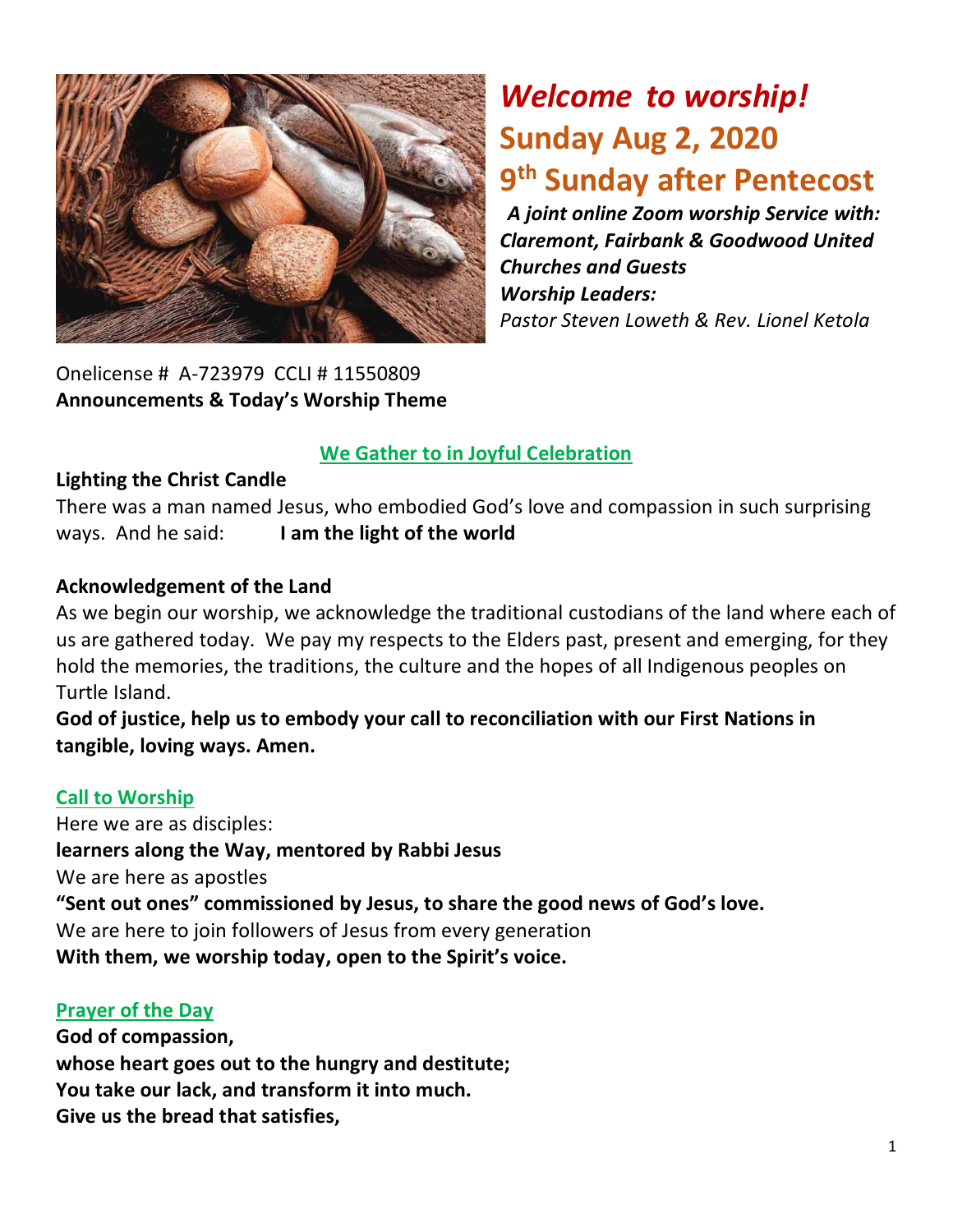**the food without price, that our lives may be freed to share your overflowing love; through Jesus Christ, the breaker of bread. Amen.** 

**Opening Hymn: Come my Way my Truth My Life VU # 628 VIDEO**

#### **Brief Order of Confession and Forgiveness**

Blessed be God: Creator of sun and rain, field and ocean, Bread of Life from Heaven, Wind of the Spirit, at work in us and in our world. **All: Amen.** 

Jesus said: "You shall love the Lord your God with all your heart, with all your soul, and with all your mind". This is the greatest and most important commandment. The second is like it: You shall love your neighbour as yourself. The whole law of Moses and the teachings of the prophets depend on these two commandments".

**God, we have sinned against You, our neighbours, and your creation, by what we have done, and by what we have left undone. Have mercy on us.** 

*(Silence for reflection and self-examination.)*

*We pray together:*  **Gracious God, forgive us, renew us, and lead us, so we may delight in your will, and walk in your Way. Amen.**

God, who is rich in mercy, loves us unconditionally. God's grace and forgiveness are a free gift, lavished upon us. If anyone is in Christ, they are a new creation. In the name of Jesus Christ, your sins are forgiven. May God strengthen and renew you and fill you with new life through the Spirit's power. **All: Amen.**

#### **We Open our Hearts to the Spirit's Voice**

One: Whether you take what is written in the Bible as fact, metaphor, myth or story, listen now to these words for the meaning they hold in your lives today.

**All: May the Spirit bless us with wisdom and wonder, as we ponder the meaning of these words in our lives.**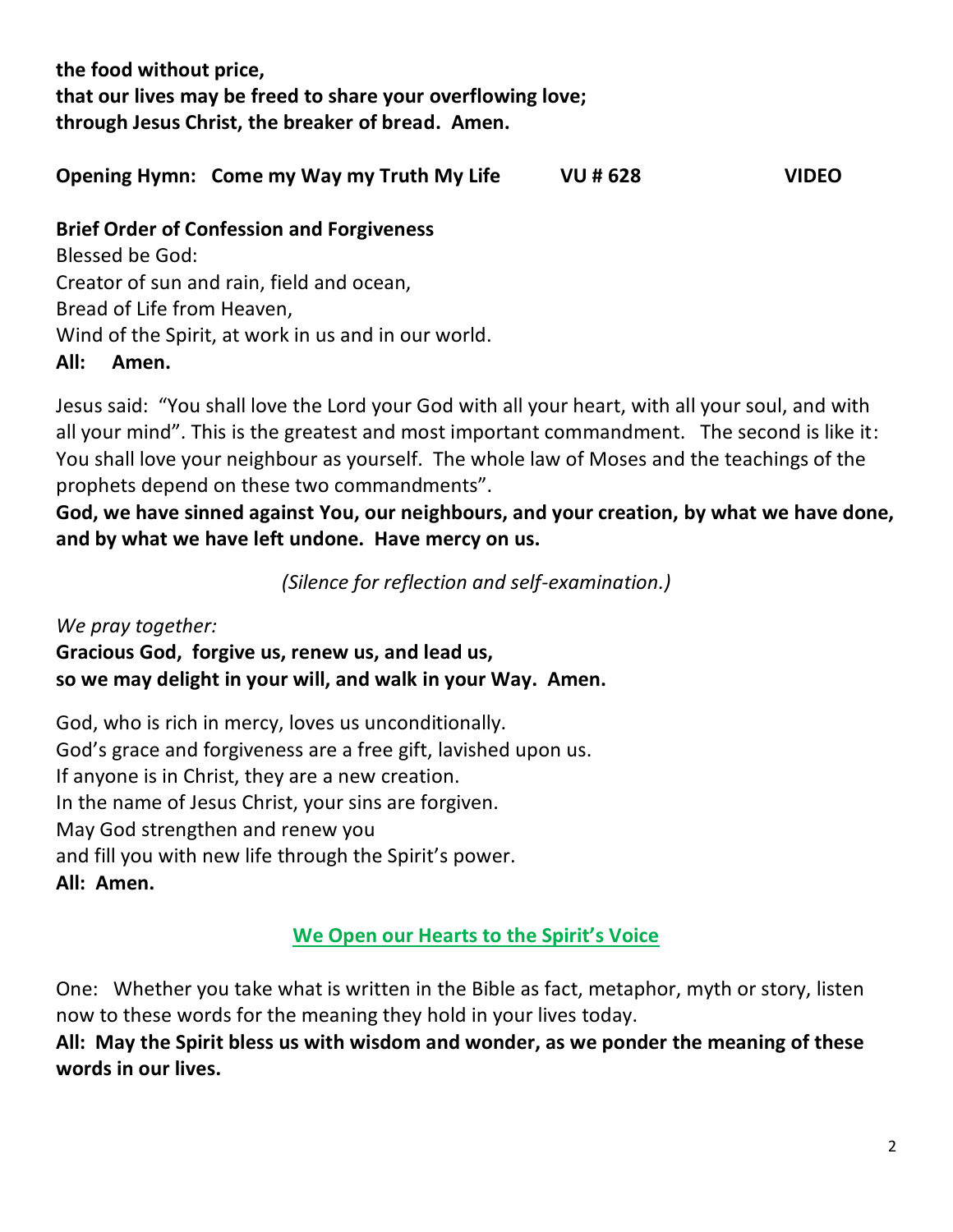#### **First Reading: Genesis 32:22-31**

 $22$ The same night he got up and took his two wives, his two maids, and his eleven children, and crossed the ford of the Jabbok. <sup>23</sup>He took them and sent them across the stream, and likewise everything that he had.

<sup>24</sup>Jacob was left alone; and a man wrestled with him until daybreak. <sup>25</sup>When the man saw that he did not prevail against Jacob, he struck him on the hip socket; and Jacob's hip was put out of joint as he wrestled with him.  $^{26}$ Then he said, "Let me go, for the day is breaking." But Jacob said, "I will not let you go, unless you bless me."  $27$  So he said to him, "What is your name?" And he said, "Jacob." <sup>28</sup>Then the man said, "You shall no longer be called Jacob, but Israel, for you have striven with God and with humans, and have prevailed."  $^{29}$ Then Jacob asked him, "Please tell me your name." But he said, "Why is it that you ask my name?" And there he blessed him. <sup>30</sup>So Jacob called the place Peniel, saying, "For I have seen God face to face, and yet my life is preserved." <sup>31</sup>The sun rose upon him as he passed Penuel, limping because of his hip. Holy Wisdom, Holy Word **Thanks be to God** 

Reflection: Rev. Lionel

#### **Scripture Song: Just As I Am VU # 508 VIDEO**

Just as I am, without one plea But that Thy blood was shed for me And that Thou bid'st me come to Thee O Lamb of God, I come! I come

Just as I am, and waiting not to rid my soul of one dark blot to thee whose blood can cleanse each spot O Lamb of God, I come, I come

Just as I am, Thou wilt receive, Wilt welcome, pardon, cleanse, relieve; Because Thy promise I believe, O Lamb of God, I come, I come!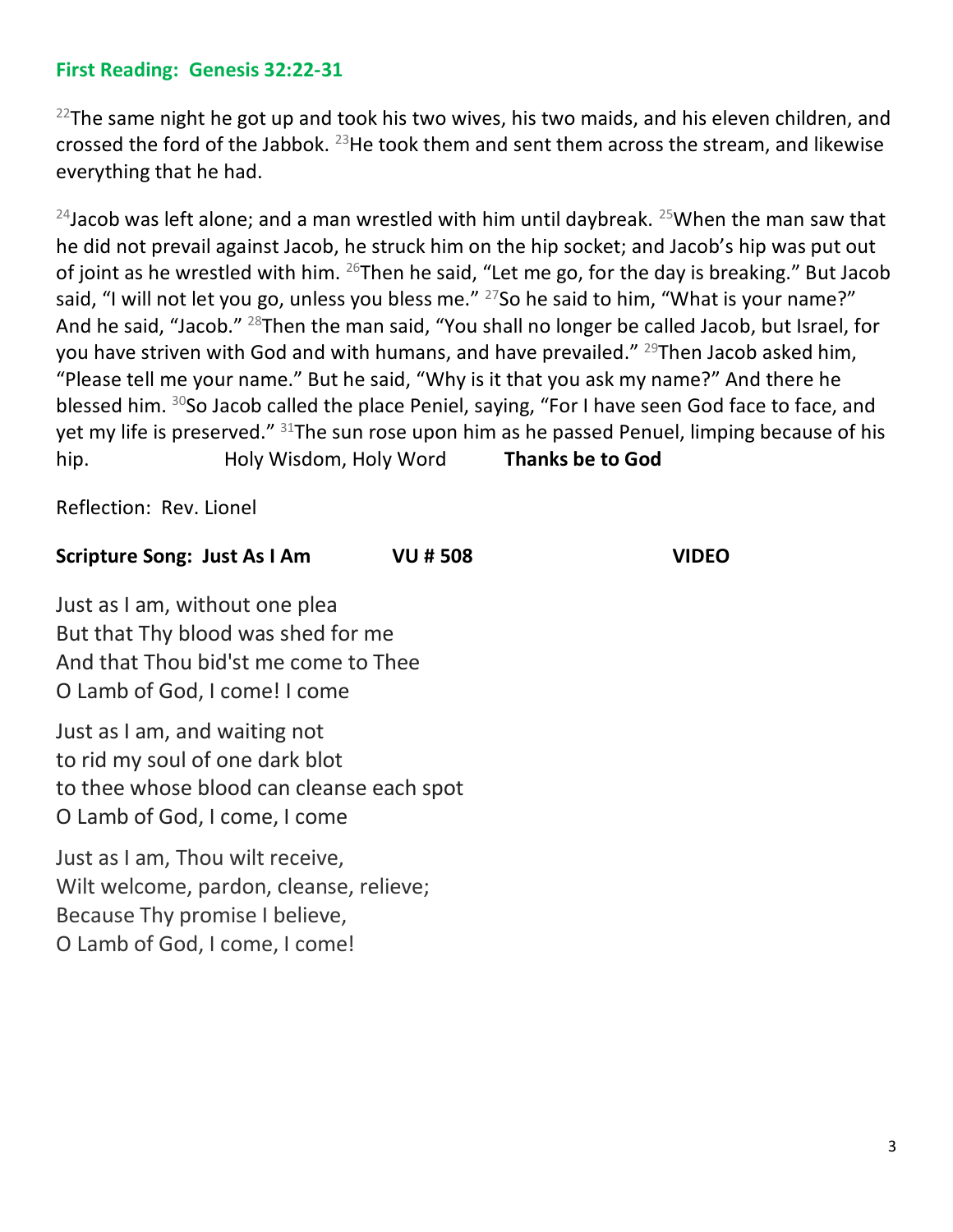#### **Holy Gospel: Matthew 14:13-21**

 $13$ Now when Jesus heard this, he withdrew from there in a boat to a deserted place by himself. But when the crowds heard it, they followed him on foot from the towns.  $14$ When he went ashore, he saw a great crowd; and he had compassion for them and cured their sick.  $15$ When it was evening, the disciples came to him and said, "This is a deserted place, and the hour is now late; send the crowds away so that they may go into the villages and buy food for themselves."  $16$  Jesus said to them, "They need not go away; you give them something to eat."  $17$ They replied, "We have nothing here but five loaves and two fish."  $18$ And he said, "Bring them here to me."  $^{19}$ Then he ordered the crowds to sit down on the grass. Taking the five loaves and the two fish, he looked up to heaven, and blessed and broke the loaves, and gave them to the disciples, and the disciples gave them to the crowds. <sup>20</sup>And all ate and were filled; and they took up what was left over of the broken pieces, twelve baskets full.  $^{21}$ And those who ate were about five thousand men, besides women and children.

Holy Wisdom, Holy Word **Thanks be to God** 

**Reflection: Pastor Steven Loweth** 

#### **We Joyfully Respond to the Good News**

**Hymn of the Day: The Servant Song VU # 595 VIDEO** 

**Invitation to the Offering**

**Prayer of Dedication for the Gifts** 

**Offering Prayer**

**Giver of Life We offer up to you and our church what we have in our baskets - whether large or small. Accept all that we offer this day, and use our gifts to bring healing and hope to our world. We ask this for your Love's sake. Amen**

#### **Prayers for the People**

Loving and Giving God, You are our Creator and Sustainer. When You open Your hand, You satisfy the hunger every living thing. So we look to You whenever we are in need, trusting in Your love and Your abundant goodness.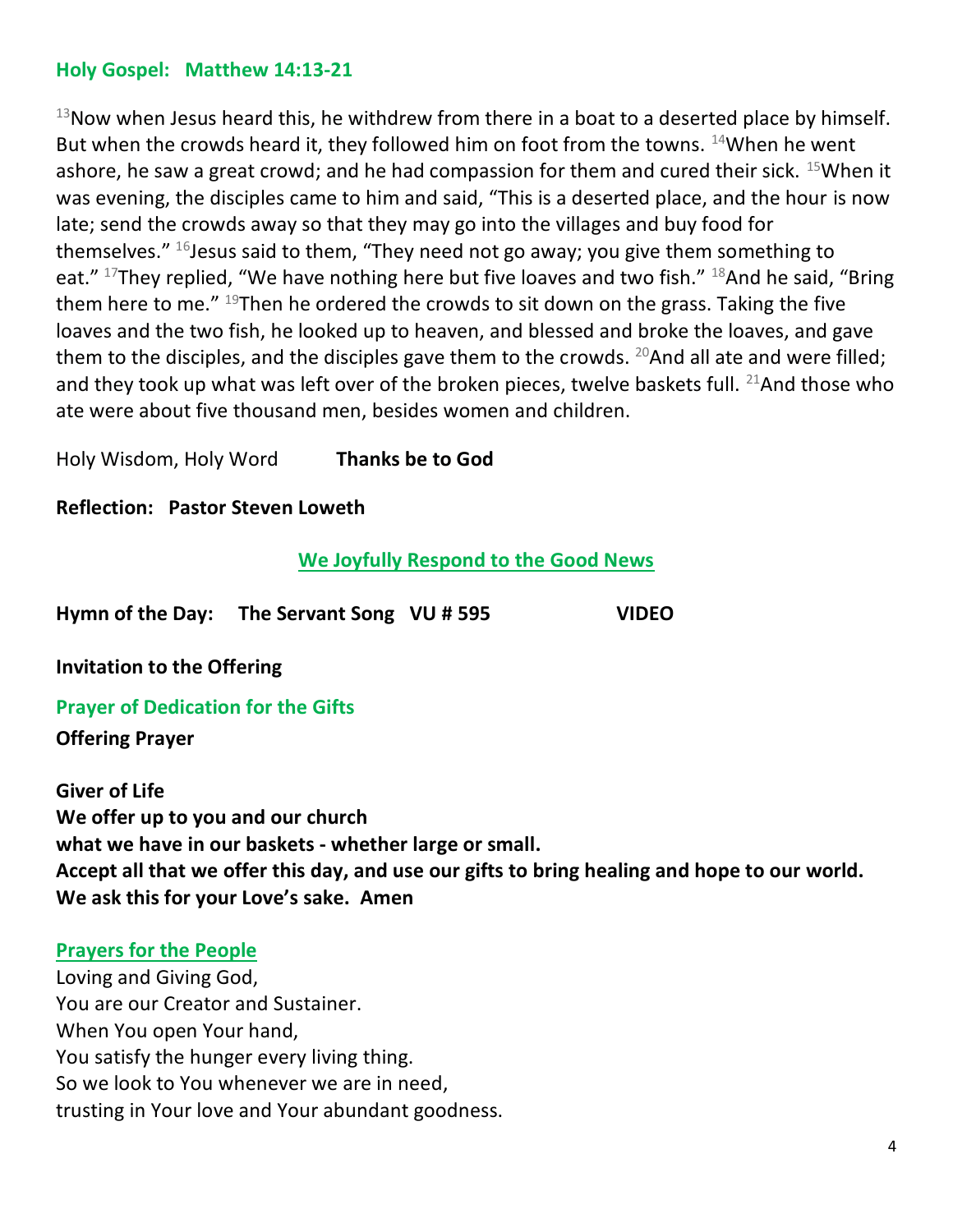As You once fed the hungry crowds with five loaves and two small fish, we ask that You again fill all those who are empty.

Today, we pray for those whose stomachs are empty. We think especially of the people in Somalia and Eastern Africa who are facing critical food shortages;

 who are suffering the effects of malnutrition and starvation; and watching helplessly as loved ones die.

#### **God, in Your mercy, Hear our prayer.**

We pray for those who are feeling lost because of Covid-19. For those who are lonely and long for companionship and love, who are caught in the grip of depression, or overwhelmed with grief.

#### **God, in Your mercy, Hear our prayer.**

We pray for our churches. Goodwood, Fairbank and Claremont. We long to be back together again But this disease is keeping us apart. We also know that going back too early may not be wise. Please continue giving us guidance, so that we will Make the right decisions so that we all will be safe.

#### **God, in Your mercy, Hear our prayer.**

We now pray for all those in our communities and lives.......

#### **God, in Your mercy, Hear our prayer.**

God, we praise You for Your abundant gifts in our lives. Continue to pour out Your Spirit on us. Fill us with Your compassion and love, so that we would willingly share much of our abundance with those who have need.

We pray in the name of Jesus Christ, who taught us these words….. **Our Creator in Heaven, hallowed be thy name…… Amen.**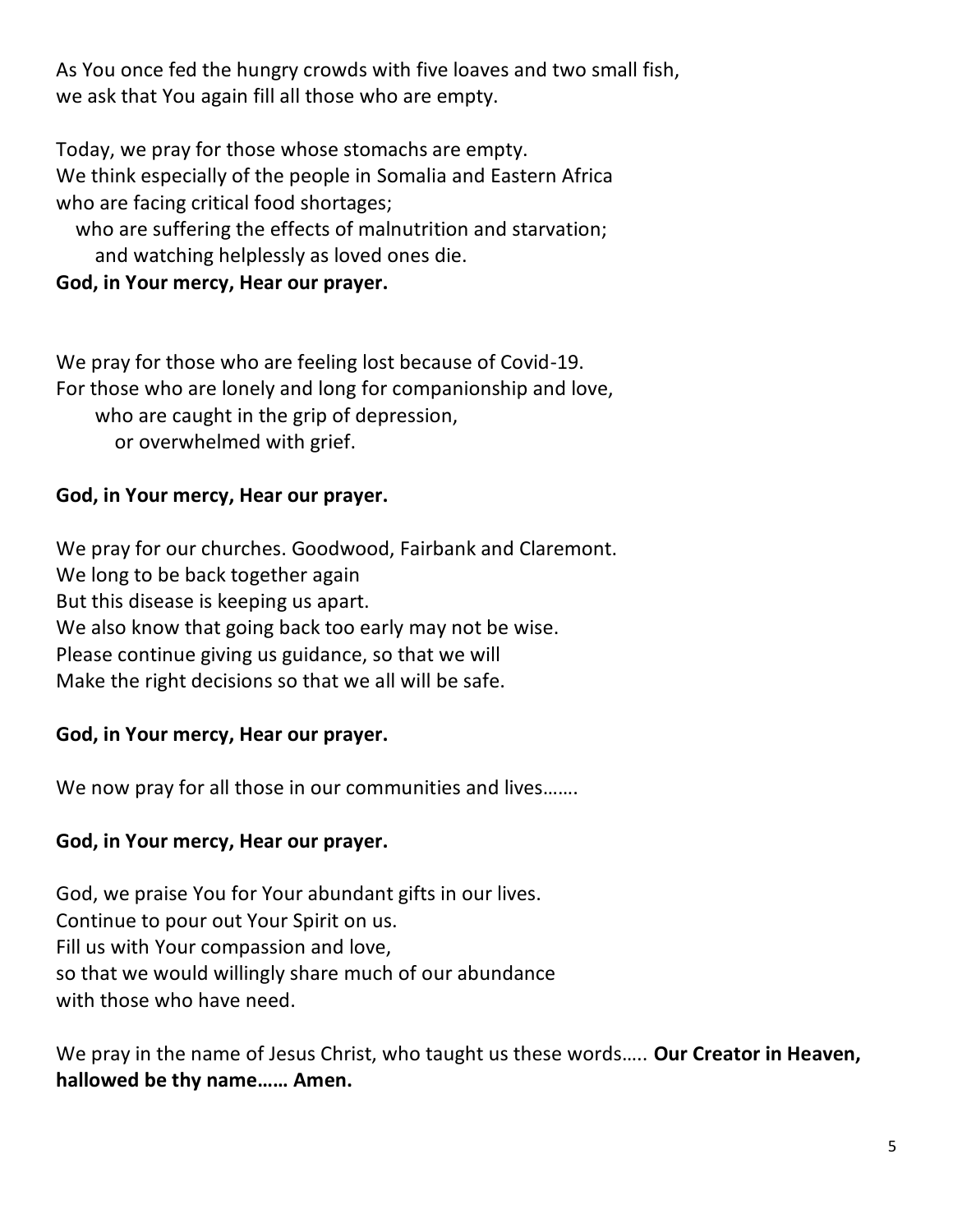#### **Blessing and Commissioning**

May the blessing of God: Creator, Christ and Holy Spirit be with you now, and always. **Amen!** 

**Sung Blessing: Go Now in Peace Video** 

#### **Dismissal:**

One: Go in peace! Serve the Lord! **All: Thanks be to God!** 

#### **Next Sunday's Readings: August 9 – Tenth after Pentecost /** *Proper 14*

**Genesis 37:1–4, 12–28** Joseph is sold into slavery by his brothers.

**Psalm 105:1–6, 16–22, 45***b* (VU pp. 828–829 Parts One and Two) Remembering Joseph.

**Romans 10:5–15** The word is near you, on your lips and in your heart.

**Matthew 14:22–33** Jesus walks across stormy waters.

### *ANNOUNCEMENTS*

**Fall Book Study Group:** Our new Fall Book Study group on **Rev. Lenny Duncan's book: "Dear Church: A Love Letter from a Black Preacher to the Whitest Denomination in the U.S." will begin on Thursday Sept 10th, at 7 pm.** It will run for 6 weeks. This will be a joint book study group for members of Claremont, Fairbank and Goodwood United Churches, and will be co-led by Pastor Steve Loweth and Rev. Lionel Ketola. So join us for this challening and thought-provoking exploration of anti-racism and white priviledge from a Christian perspective.

**Joint Church Re-Opening Committee: (Goodwood and Claremont):** Will re-convene this Fall. Date TBA.

**Stewards Meeting for Claremont United Church:** Thursday ed July 29th, at 7:00 pm, on Zoom.